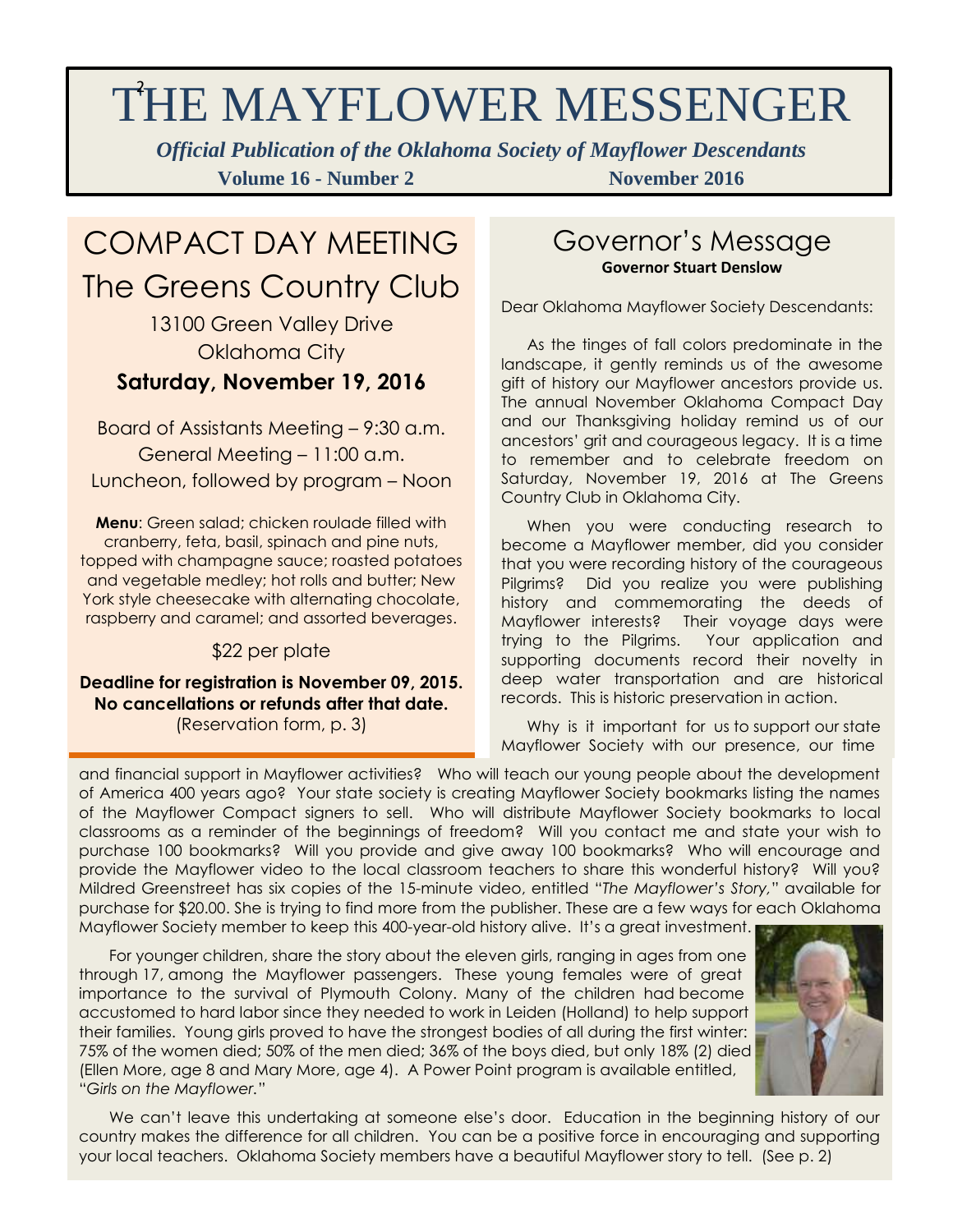## About Our Speaker

John Waldron will present a sketch of Oklahoma History "Sagebrush to 2016"

John Waldron, grew up as the eighth

of nine children in a busy New Jersey home. He graduated with a B.A. Degree from the University of Virginia and a Master of Arts Degree from George Washington University. His professional career as a high school social studies teacher began in 1993 in Washington, D. C. In 1999, he was delighted to become a teacher at Booker T. Washington High school in Tulsa. His realm of teaching includes courses in: International Baccalaureate World History, AP Comparative Government, Ancient and Medieval History, Constitutional Law and U.S. Government. In 2007, he achieved and received his National Board for Professional Teaching Standards Certification.

 Accolades and Honors bestowed on John include: 2003 Tulsa Public School Teacher of the Year; 2007 Educator of the Year, by the National Council for International Visitors; 2009, he began compiling "History of Booker T. Washington High School" in preparation for its 100<sup>th</sup> anniversary in 2013; 2010-11 participated in Leadership Tulsa Program; 2013 Oklahoma Secondary Teacher of the Year – by OK Foundation for Excellence; and April 2016, recipient of the Claude Dyer Memorial Award for legislative advocacy on behalf of education.

#### Governor's Message *(Continued from p.* 1)

 Begin with a principal or teacher you know. Submit to your local media a photo and a 150-word article you have written, showing the passing out of Mayflower Society bookmarks to a teacher and/or principal. This is wonderful publicity and a great service to our Oklahoma Mayflower Society.

 OSMD members have a responsibility to honor our ancestors; to talk about how our wonderful country began; and to encourage others to share this magnificent history. People need to think about why this brave group of people left England. What attributes did they process? Our ancestors processed lots of grit—perseverance and passion for long-term goals. They held steadfast to the goal of settling a new colony even when there were bumps in the road and progress toward their goal was slow.

Stuart O. Denslow

**Governor** Oklahoma Mayflower Society

## We Welcome Our Newest Members

| 998  | Nancy Ann Yost Jones         | Ponca City, OK  | <b>Edward Doty</b>      |
|------|------------------------------|-----------------|-------------------------|
| 999  | Terrianne Frosch Lowe        | Guthrie, OK     | William Bradford        |
| 1000 | Carol Ann Bowers Batterton   | Cheyenne, OK    | John Howland            |
| 1001 | Robert Mike Terry            | Enid, OK        | <b>Francis Cooke</b>    |
| 1002 | Leslie Allen Wiseman         | Enid, OK        | John Howland            |
| 1003 | Joe Ray Hamil, M.D.          | Ardmore, OK     | <b>Edward Fuller</b>    |
| 1004 | Stephen Edwin Moore          | Sumter, SC      | <b>William Brewster</b> |
| 1005 | Jamilynn Burroughs Youngberg | Tulsa, OK       | <b>Stephen Hopkins</b>  |
| 1006 | Jon Alan Draeger             | Duke Center, PA | <b>Edward Fuller</b>    |
| 1007 | <b>Bethany Barton</b>        | Tulsa, OK       | William Bradford        |
| 1008 | Roger Stickley               | Mustang, OK     | <b>Richard Warren</b>   |





Did you know that thirty-five million Americans can trace their family history back to the original 102 Pilgrims who sailed to America on the Mayflower?

**2 |** P a g e*T h e M a y f l o w e r M e s s e n g e r*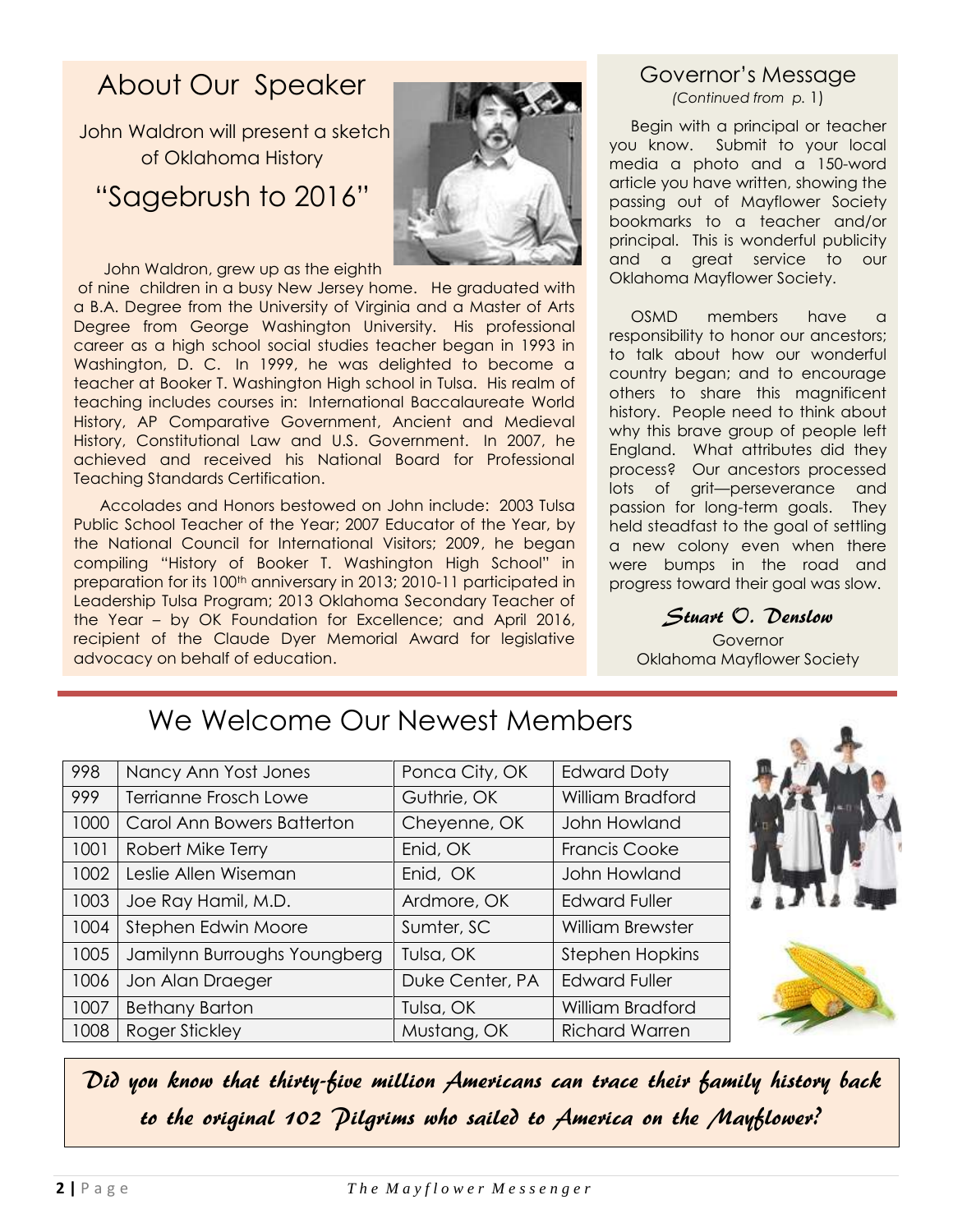| D          | <b>MAYFLOWER LUNCHEON RESERVATION FORM</b>                                                                                                 |  |  |  |
|------------|--------------------------------------------------------------------------------------------------------------------------------------------|--|--|--|
| F.         | Please reserve ________dinners at <b>\$22.00</b> per plate $\ldots \ldots \ldots \ldots \ldots \ldots \ldots$ \$_____                      |  |  |  |
| A          | Optional Donation to the Oklahoma Society of Mayflower Descendants ______                                                                  |  |  |  |
| D          | $Total \S$                                                                                                                                 |  |  |  |
|            |                                                                                                                                            |  |  |  |
|            |                                                                                                                                            |  |  |  |
| N          |                                                                                                                                            |  |  |  |
|            |                                                                                                                                            |  |  |  |
| E          | Will you need a paper name tag? ___ YES ___ No, I have a Mayflower nametag                                                                 |  |  |  |
| <b>NOV</b> | My check payable to the Oklahoma Society of Mayflower Descendants is enclosed.                                                             |  |  |  |
|            | Please mail this form with your check made payable to                                                                                      |  |  |  |
| 9          | <b>Oklahoma Society of Mayflower Descendants to:</b><br>Laurie Robinson, Treasurer, 9789 Hefner Village Blvd, Oklahoma City, OK 73162-7764 |  |  |  |
|            |                                                                                                                                            |  |  |  |

 NOMINEES FOR OFFICERS, 2017-2018 OKLAHOMA SOCIETY OF MAYFLOWER DESCENDANTS

- **GOVERNOR …. David Knight**
- **DEPUTY GOV…. Pam Hill**
- **SECRETARY …… \_\_\_\_\_\_\_\_\_\_\_\_\_\_\_\_\_**
- **TREASURER …… Lauri Robinson**
- **HISTORIAN …… Kathy Patterson**
- **ELDER ……….... Norma Hughes**
- **SURGEON ……. Gary Denslow**
- **CAPTAIN …….. Patrick Roark**
- **COUNSELOR .... \_\_\_\_\_\_\_\_\_\_\_\_\_\_\_\_**

## Did you know?

Mary Allerton Cushman was three years old when she began the voyage aboard the Mayflower. When she died at 83, she was the last surviving passenger who had made the historic trip.

#### **Nominees needed for offices of Secretary and Counselor**.

 The basic duties of the Secretary are listed below. It is not such a time-consuming job as it used to be, as the Secretary no longer does the directory and newsletters. Also, note that the Counselor needs to be an attorney. Please notify Judy Forehand Miller or Henry Baer if you have any suggestions for these two nominees. Conact Judy at 580-481-4248 or [busylady2@sbcglobal.net](mailto:busylady2@sbcglobal.net) and Henry at 405-650-8717 or [hcbaer3@icloud.com.](mailto:hcbaer3@icloud.com)

#### DUTIES OF SECRETARY

- 1. Take minutes at meetings (General and Board of Assistants). Read previous minutes at each meeting and keep them on file.
- 2. Email announcements before all meetings. Some may have to go by snail mail. Postage will be provided.
- 3. The annual report to the General Society in January each year. General Society contacts you and gives you a template to fill out. Names and contact information of our State officers also goes on this report.
- 4. Other correspondence to General Society including deaths, changes of addresses and dropped members.
- 5. Welcome letters to new members when the Historian notifies you. Also, with the letter members first membership card is included. Treasurer gives them subsequent cards.
- 6. Keep up the master list of members with their State numbers, ancestors, etc. Maintain a mailing list of current members using emails when possible.
- 7. THE SECRETARY NO LONGER DOES THE TWICE YEARLY NEWSLETTERS AND THE DIRECTORY. These were the biggest time consuming duties that Secretary no longer has to do.